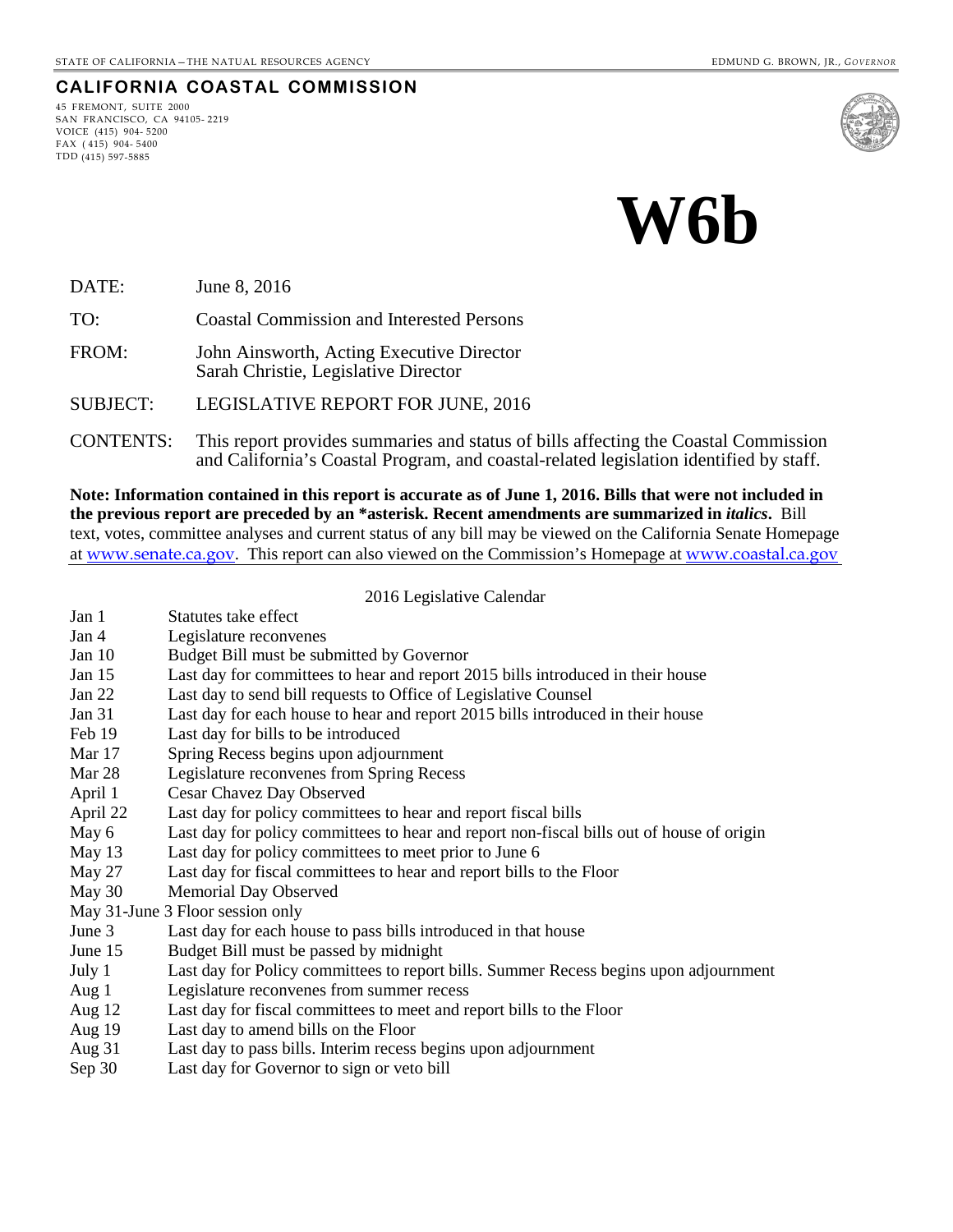| Bill No.         | <b>Commission</b>    | <b>Current Location</b> | <b>Next Location</b>    |
|------------------|----------------------|-------------------------|-------------------------|
|                  | <b>Position/Date</b> |                         |                         |
| AB 2002 (Stone)  | Support, 5/12/16     | <b>Assembly Floor</b>   | <b>Senate Rules</b>     |
| AB 2305 (Bloom)  | Support, 4/14/16     | Conference              |                         |
|                  |                      | Committee               |                         |
| AB 2616 (Burke)  | Support $4/14/16$    | <b>Senate Rules</b>     | Assm. Policy Comm       |
| AB 2648 (Jones)  | Oppose $4/14/16$     | <b>Assembly NR Comm</b> |                         |
| SB 900 (Jackson) | Support $4/14/16$    | <b>Assembly Rules</b>   | <b>Assm Policy Comm</b> |
| SB 1190 (Jackson | Support 5/12/16      | <b>Assembly NR Comm</b> | Assm E&R Comm           |

## **PRIORITY LEGISLATION—SUMMARY TABLE OF COMMISSION ACTIONS**

# **LEGISLATIVE SUMMARIES**

## **[AB 300 \(Alejo\) Safe Water and Wildlife Protection Act of 2015](http://www.leginfo.ca.gov/pub/15-16/bill/asm/ab_0251-0300/ab_300_bill_20150817_amended_sen_v93.htm)**

This bill would enact the Safe Water and Wildlife Protection Act of 2015, requiring the State Coastal Conservancy to establish and coordinate the Algal Bloom Task Force. The task force would be comprised of a representative of the State Department of Public Health, the Department of Fish and Wildlife, Department of Food and Agriculture and the State Coastal Conservancy, and other relevant agencies. It would require the task force to review the risks and negative impacts of toxic blooms and microcystin pollution, consult with the EPA Secretary, and to submit a summary of its findings and recommendations to the Resources Secretary by January 1, 2017. Amendments of 05/28 add the State Water Pollution Cleanup and Abatement Account as a source of grant funds. *Amendments of 06/25 add "marine waters" to the definition of "waters of the state."*

| Introduced    | 02/12/15                                                               |
|---------------|------------------------------------------------------------------------|
| Last Amended  | 08/17/15                                                               |
| <b>Status</b> | Senate Appropriations Committee, Suspense File. Held under submission. |

## **[AB 435 \(Chang\) Natural Resources Agency: webcast of meetings and workshops](http://www.leginfo.ca.gov/pub/15-16/bill/asm/ab_0401-0450/ab_435_bill_20150818_amended_sen_v95.htm)**

This bill would require all boards, departments and commissions within the Environmental Protection Agency and the Natural Resources Agency to provide live webcasts of all public meetings in a manner that enables listeners to and viewers to ask questions and provide public comment by phone or electronic communication. The bill would require all agencies to archive the webcasts for later viewing by the public. Amendments of 05/28 specify that the bill does not apply to workshops or meetings held at "non-agency sites", and specify that archived meeting videos must be made available to the public for a period of three years. *Amendments of 05/28 make the bill no longer applicable to the Coastal Commission.* 

| Introduced    | 02/19/15                                                |
|---------------|---------------------------------------------------------|
| Last Amended  | 05/28/15                                                |
| <b>Status</b> | Senate Appropriations Committee. Held under submission. |

## **[AB 718 \(Chu\) Local government: powers](http://www.leginfo.ca.gov/pub/15-16/bill/asm/ab_0701-0750/ab_718_bill_20150714_amended_sen_v95.htm)**

This bill would prohibit any local government from imposing civil or criminal penalties for the act of sleeping or resting in a lawfully parked motor vehicle. *Amendments of 7/14 clarify that the bill does not supersede various other laws.* 

| Introduced    | 02/25/15                                                          |
|---------------|-------------------------------------------------------------------|
| Last Amended  | 07/14/15                                                          |
| <b>Status</b> | Failed passage in Senate. Reconsideration granted. Inactive File. |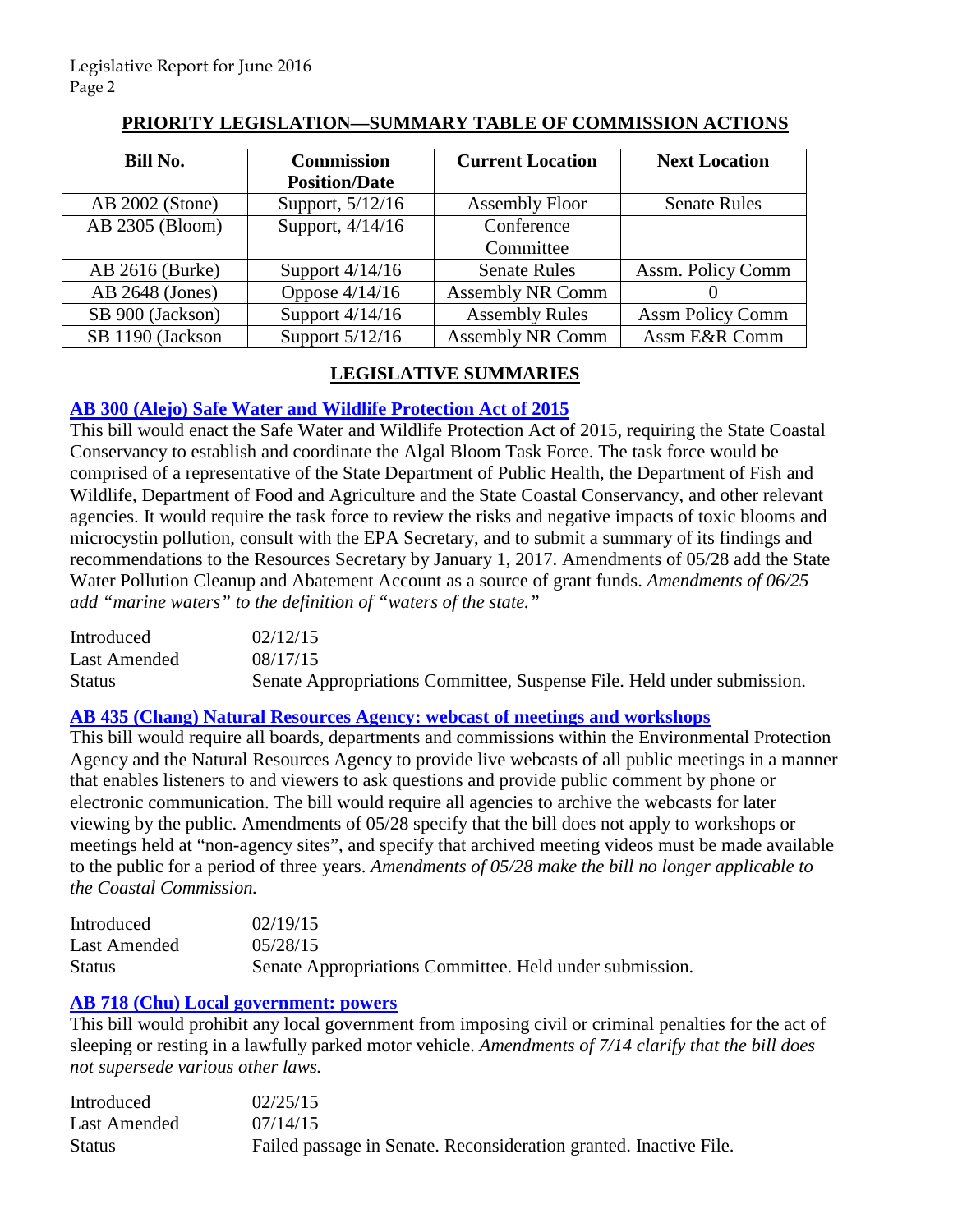# **[AB 988 \(Stone\) Outdoor Environmental Education and Recreation Grants Program](http://www.leginfo.ca.gov/pub/15-16/bill/asm/ab_0951-1000/ab_988_bill_20150630_amended_sen_v96.htm)**

This bill would require the Department of Parks and Recreation to establish an Outdoor Environmental Education and Recreation Grants Program for the purpose of increasing the ability of underserved and at-risk populations to participate in outdoor recreation and educational experiences by awarding grants to public organizations, nonprofit organizations, or both. The bill would require that all moneys received for the purposes of the program be deposited into the California Youth Outdoor Education Account, which would be created by the bill and would be continuously appropriated. Any bond funds made available through the program would be awarded to programs that meet the criteria of the State Urban Parks and Healthy Communities Act. Amendments of 06/01 specify that priority will be given to grant applications that primarily serve students who are eligible for free or reduced-price meals, or pupils of limited English proficiency. *Amendments of 06/30 make technical changes, and require the department to report annually to the Budget and Fiscal Committees.* 

| Introduced    | 02/26/15                                                |
|---------------|---------------------------------------------------------|
| Last Amended  | 06/30/15                                                |
| <b>Status</b> | Senate Appropriations Committee. Held under submission. |

**[AB 1500 \(Mainschein\) California Environmental Quality Act: priority housing projects:](http://www.leginfo.ca.gov/pub/15-16/bill/asm/ab_1451-1500/ab_1500_bill_20160113_amended_asm_v96.htm) exempt** This bill would exempt emergency shelter, transitional housing, and priority housing projects, as defined, from the requirements of CEQA.

| Introduced    | 02/27/15                                    |
|---------------|---------------------------------------------|
| Last Amended  | 01/13/16                                    |
| <b>Status</b> | Senate Transportation and Housing Committee |

### **[AB 1871 \(Waldron\) Coastal resources: development: water supply projects](http://www.leginfo.ca.gov/pub/15-16/bill/asm/ab_1851-1900/ab_1871_bill_20160318_amended_asm_v98.htm)**

This bill would limit the growth-inducing impacts the Commission may consider in its review for a coastal development project for a water supply project. The Commission's review authority would be limited to how the proposed project augments existing water supplies, how it increases regional water supply reliability to drought and climate change, and how it reduces reliance on the Sacramento-San Joaquin Delta.

| Introduced    | 02/10/16                                                                    |
|---------------|-----------------------------------------------------------------------------|
| Last Amended  | 03/18/16                                                                    |
| <b>Status</b> | Assembly Natural Resources Committee, hearing cancelled at author's request |

## **[AB 2002 \(Stone\) Political Reform Act: California Coastal Commission](http://www.leginfo.ca.gov/pub/15-16/bill/asm/ab_2001-2050/ab_2002_bill_20160328_amended_asm_v98.htm)**

This bill would amend the definition of "administrative action" in Section 82002 of the Political Reform Act to include permit applications and other actions pending before the Coastal Commission. The bill would also amend Section 30325 of the Public Resources Code to require persons who communicate with the commission on actions described under the new definition in 82002, with certain exceptions, to comply with the requirements Political Reform Act (Chapter 6, Title 9 of the Government Code). *Amendments of 03/28 prohibit ex parte communications within 24 hours of the public hearing on the item being discussed, and require disclosure within 24 hours of any ex parte communication that takes place seven or fewer days before the hearing item.*

| Introduced                         | 02/16/16 |
|------------------------------------|----------|
| Last Amended                       | 03/28/16 |
|                                    |          |
| <b>Commission Position Support</b> |          |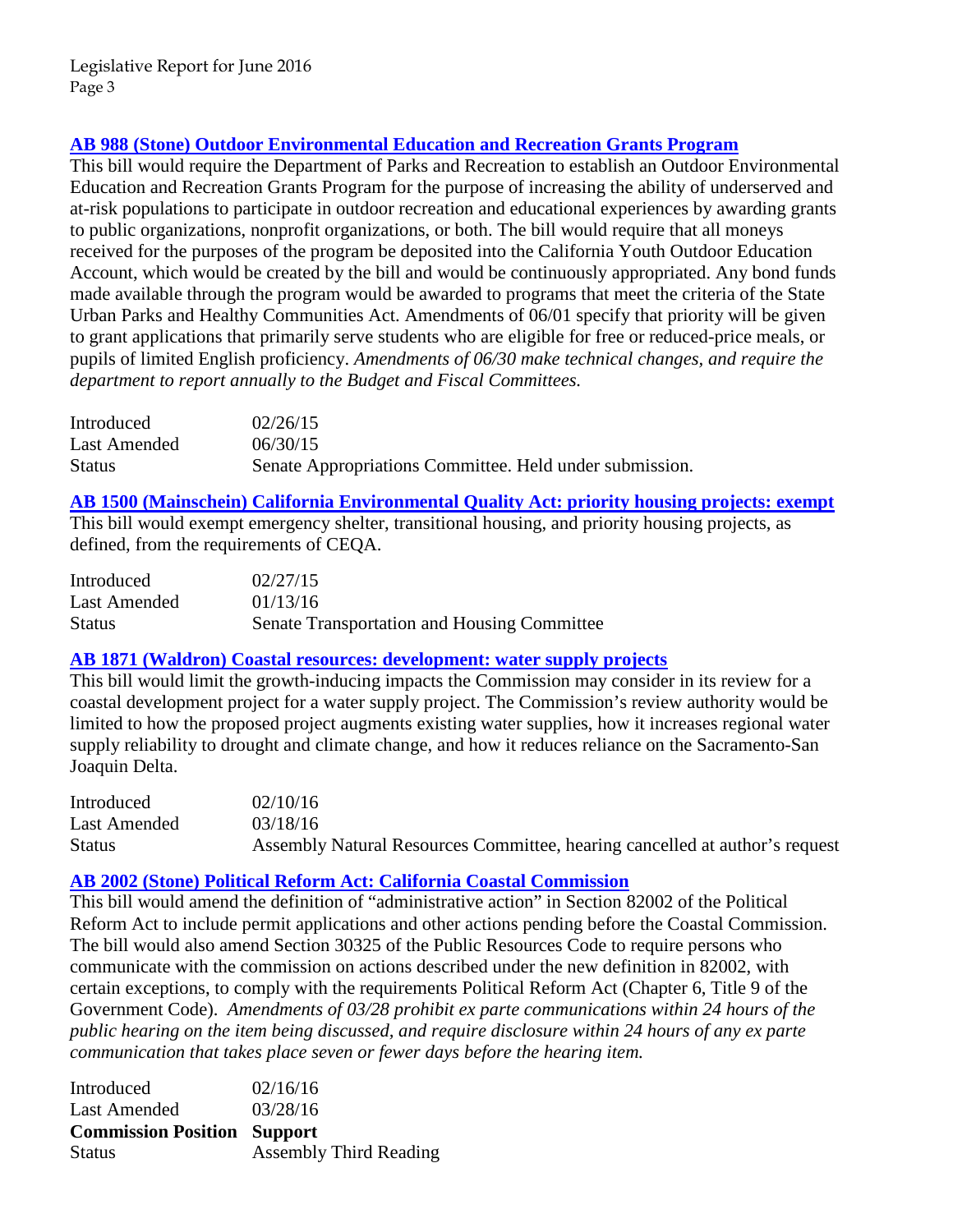### **[AB 2041 \(Harper\) State and local beaches: fire rings](http://www.leginfo.ca.gov/pub/15-16/bill/asm/ab_2001-2050/ab_2041_bill_20160217_introduced.htm)**

This is a spot bill relating to fire rings at local beaches.

| Introduced    | 02/17/16                        |
|---------------|---------------------------------|
| <b>Status</b> | <b>Assembly Rules Committee</b> |

#### **[AB 2171 \(Jones\) Coastal resources: development review: appeals](http://www.leginfo.ca.gov/pub/15-16/bill/asm/ab_2151-2200/ab_2171_bill_20160329_amended_asm_v98.pdf)**

As amended 03/29, this bill would add Section 30625.5 to the Public Resources code to allow an applicant or an aggrieved person file an appeal on any appealable item directly with a superior court in lieu of filing an appeal with the Commission.

| Introduced    | 02/18/16                                                           |
|---------------|--------------------------------------------------------------------|
| Last Amended  | 03/29/16                                                           |
| <b>Status</b> | Failed passage, Assembly Natural Resources & Judiciary Committees, |
|               | reconsideration granted                                            |

#### **[\\*AB 2180 \(Ting\) Land use: development project review](http://www.leginfo.ca.gov/pub/15-16/bill/asm/ab_2151-2200/ab_2180_bill_20160331_amended_asm_v98.htm)**

As amended 03/31, and relevant to the Coastal Commission, this bill would amend the Permit Streamlining Act to reduce the length of time for a responsible agency to act on an application for residential and mixed use developments from 180 days to 90 days from the date of approval by a lead agency, or receipt of a completed application, whichever is longer.

| Introduced    | 02/18/16                      |
|---------------|-------------------------------|
| Last Amended  | 03/31/16                      |
| <b>Status</b> | <b>Assembly Third Reading</b> |

#### **[AB 2185 \(Gonzalez\): State Coastal Conservancy: low-cost accommodations](http://www.leginfo.ca.gov/pub/15-16/bill/asm/ab_2151-2200/ab_2185_bill_20160318_amended_asm_v98.htm)**

This bill would require the Coastal Conservancy to develop a loan/grant program to assist private lowcost accommodations to meet their operation and maintenance needs in exchange for an easement or other legally binding instrument that protects the public benefit of the facility. The bill also requires the Conservancy, in consultation with the Commission and State Parks, to develop a list of potential low-cost accommodation projects.

| Introduced    | 02/18/16                                                                |
|---------------|-------------------------------------------------------------------------|
| Last Amended  | 03/18/16                                                                |
| <b>Status</b> | Assembly Appropriations Committee, Suspense File, Held Under Submission |

#### **[AB 2198 \(Brough\) Coastal development permits: desalination facilities](http://www.leginfo.ca.gov/pub/15-16/bill/asm/ab_2151-2200/ab_2198_bill_20160218_introduced.pdf)**

This bill would require an application for a coastal development permit for a "desalinization project" to be given priority for review and expedited permitting.

| Introduced    | 02/18/16                                                                    |
|---------------|-----------------------------------------------------------------------------|
| <b>Status</b> | Assembly Natural Resources Committee, hearing cancelled at author's request |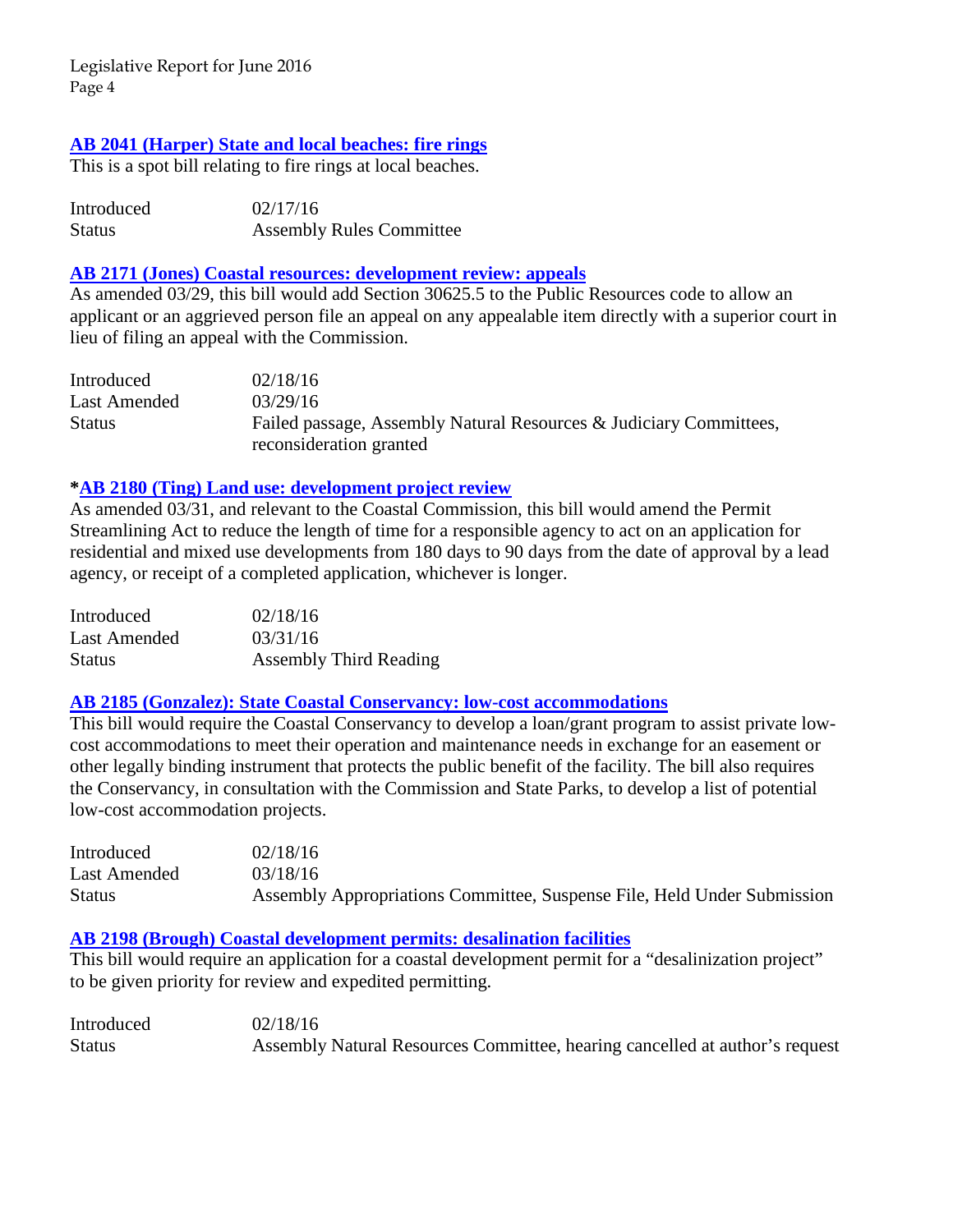## **[AB 2299 \(Bloom\) Land use: housing: second units](http://www.leginfo.ca.gov/pub/15-16/bill/asm/ab_2251-2300/ab_2299_bill_20160405_amended_asm_v98.htm)**

This bill would require cities and counties to develop ordinances allowing for second units in single family and multi-family zoning. Current law provides for the permissive development of such ordinances. *Amendments of 4/05 provide that a local jurisdiction may reduce or eliminate additional parking requirements for 2nd unit, that a converted garage or a second unit constructed above a garage is considered an accessory use, and prohibit a local ordinance from requiring a passageway clear to the sky between a 2nd unit and a public street.* 

| Introduced    | 02/18/16                      |
|---------------|-------------------------------|
| Last Amended  | 04/05/16                      |
| <b>Status</b> | <b>Assembly Third Reading</b> |

#### **[AB 2305 \(Bloom\) Protection of orcas: unlawful activities](http://www.leginfo.ca.gov/pub/15-16/bill/asm/ab_2301-2350/ab_2305_bill_20160414_amended_asm_v96.htm)**

As amended 04/05, this bill would prohibit the captive holding, display, breeding, gamete collection or import, sale or transport of orca whales. The bill would allow for the rescue and rehabilitation of stranded orca. Any orcas already in captivity as of January 1, 2017 could continue to be held for educational purposes. *Amendments of 04/14 clarify that an orca may be used for educational presentations.* 

| <b>Commission Position Support</b> |                                  |
|------------------------------------|----------------------------------|
| <b>Status</b>                      | <b>Assembly Rules Committees</b> |
| <b>Last Amended</b>                | 04/14/16                         |
| Introduced                         | 02/18/16                         |

#### **[AB 2406 \(Thurmond\) Housing: junior accessory dwelling units](http://www.leginfo.ca.gov/pub/15-16/bill/asm/ab_2401-2450/ab_2406_bill_20160428_amended_asm_v97.htm)**

This bill would amend Government Code Section 65852.2 to require that a local ordinance pertaining to the authorization of second units in single-family or multi-family zoning also provide for the creation of junior accessory dwelling units. The bill would also exempt those units from water or sewer hookup fees, additional parking and fire attenuation requirements. *Amendments of 04/28 make minor, technical changes.* 

| Introduced    | 02/19/16                                   |
|---------------|--------------------------------------------|
| Last Amended  | 04/28/16                                   |
| <b>Status</b> | <b>Assembly Local Government Committee</b> |

#### **[AB 2413 \(Thurmond\) Sea level rise preparation](http://www.leginfo.ca.gov/pub/15-16/bill/asm/ab_2251-2300/ab_2299_bill_20160405_amended_asm_v98.htm)**

This bill would require the Natural Resources Agency to complete a study by January 1, 2019, that outlines the impacts of sea level rise on low-income communities and at-risk communities and public projects and infrastructure. The study would also include short-term and long-term recommendations.

Introduced 02/19/16 Status Assembly Natural Resources Committee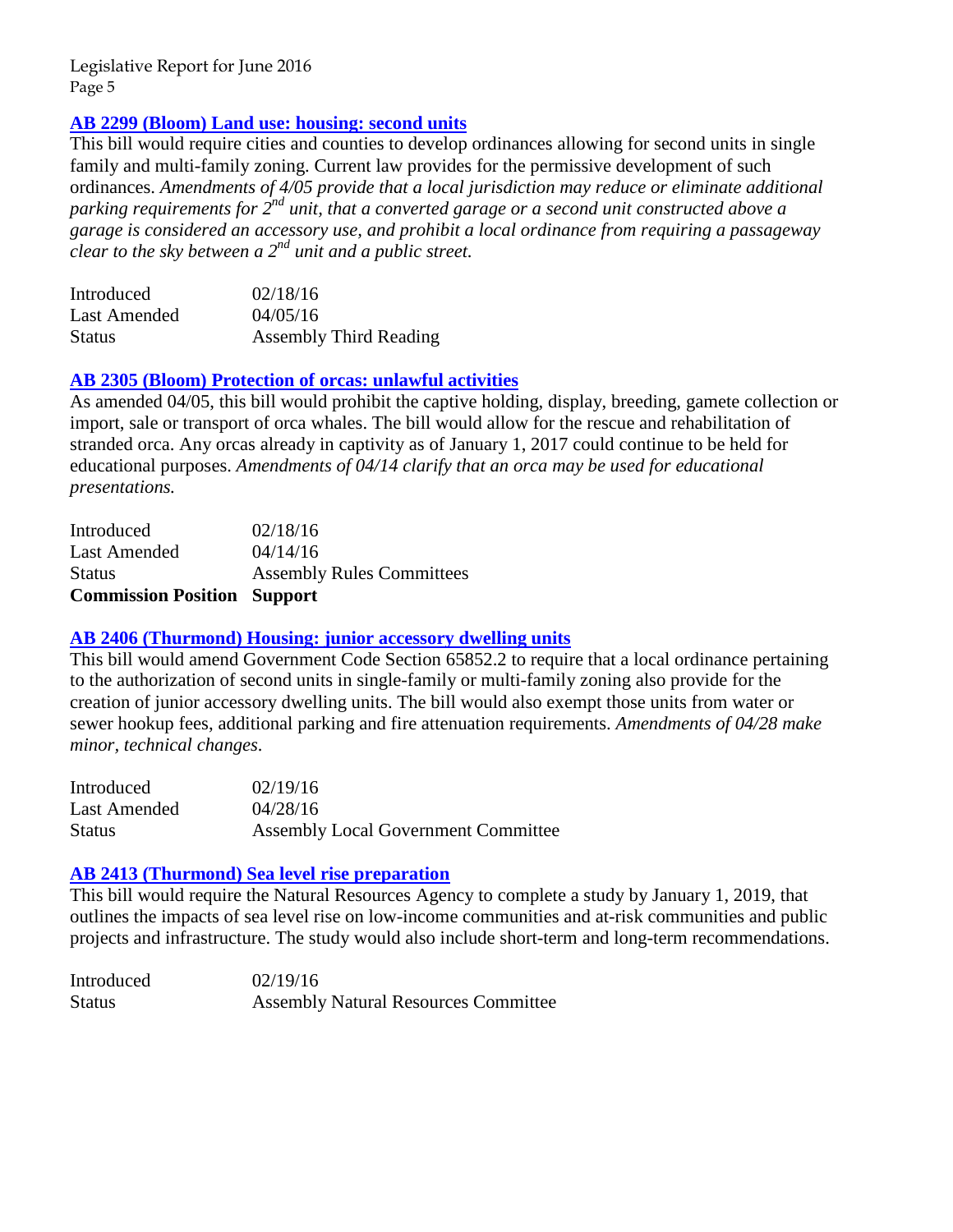**[AB 2444 \(Garcia\) California Water Quality, Coastal Protection and Outdoor Access Act](http://www.leginfo.ca.gov/pub/15-16/bill/asm/ab_2401-2450/ab_2444_bill_20160426_amended_asm_v96.htm)**

This bill would create the California Parks, Water Quality, Coastal Protection, and Outdoor Access Improvement Act of 2016, which would authorize the issuance of bonds in an unspecified amount to finance water quality, coastal protection and public outdoor access programs. Amendments of 04/13 add parks to the title and subject of the bill, and specify that 60% of the allotted funding for parks must be allotted to cities and districts other than a regional park district, in relation to the ratio of the population served, and 40% to counties and regional park districts and/or regional open space districts. *Amendments of 4/26 would authorize the issuance of bonds in the amount of \$2,985,000,000. Relevant to coastal resource managers:* 

*\$545 million for climate preparedness and habitat resiliency, including \$100 million for deposit into the Climate Resilience Account in the Coastal Trust Fund. Per statute, 60% of these funds would be available to the SCC, and 20% each would be available to the Coastal Commission and BCDC.* 

*\$80 million to the State Coastal Conservancy* 

*\$50 million to the Natural Resources Agency for competitive grants for non-motorized infrastructures that promote "new or alternative access to parks, waterways, outdoor recreational pursuits, and forested or other natural environments."* 

| Introduced    | 02/19/16                                 |
|---------------|------------------------------------------|
| Last Amended  | 04/26/16                                 |
| <b>Status</b> | <b>Assembly Appropriations Committee</b> |

**[AB 2616 \(Burke\) California Coastal Commission: membership: environmental justice](http://www.leginfo.ca.gov/pub/15-16/bill/asm/ab_2601-2650/ab_2616_bill_20160531_amended_asm_v97.htm)**

This bill would increase the membership of the Commission from 15 to 18. Three additional commissioners would be appointed, one-each by the Governor, Speaker and the Senate Rules Committee, who represent and work with communities most burdened by high levels of pollution and environmental justice issues. The bill would authorize the Commission to consider Environmental Justice concerns in its actions. The bill would also reinstate the Commission's original authority to protect, encourage, and where feasible provide opportunities for low and moderate income housing. *Amendments of 04/12 repeal Section 30500.1, which prohibits the Commission from requiring housing policies in LCPs. Amendments of May 31 delete the affordable housing provisions of the bill.* 

| <b>Commission Position Support</b> |
|------------------------------------|
| <b>Senate Rules Committee</b>      |
| 05/31/16                           |
| 02/19/16                           |
|                                    |

#### **[AB 2628 \(Levine\) Political Reform Act: post-governmental employment](http://www.leginfo.ca.gov/pub/15-16/bill/asm/ab_2601-2650/ab_2628_bill_20160419_amended_asm_v96.htm)**

This bill would add Section 87496.5 to the Political Reform Act to prohibit an elected or appointed officer of a state or local public agency from maintaining employment, take consultation fees from, or otherwise aid, consult with or assist for compensation any entity seeking a permit or any other regulatory action from the board, commission or other body on which he/she served for a period of one year. The bill would require public agencies to post on their internet websites annual statements of economic interest (Form 700) from specified officers.

| Introduced    | 02/19/16                                                                 |
|---------------|--------------------------------------------------------------------------|
| Last Amended  | 04/19/16                                                                 |
| <b>Status</b> | Assembly Appropriations Committee, Suspense File. Held under submission. |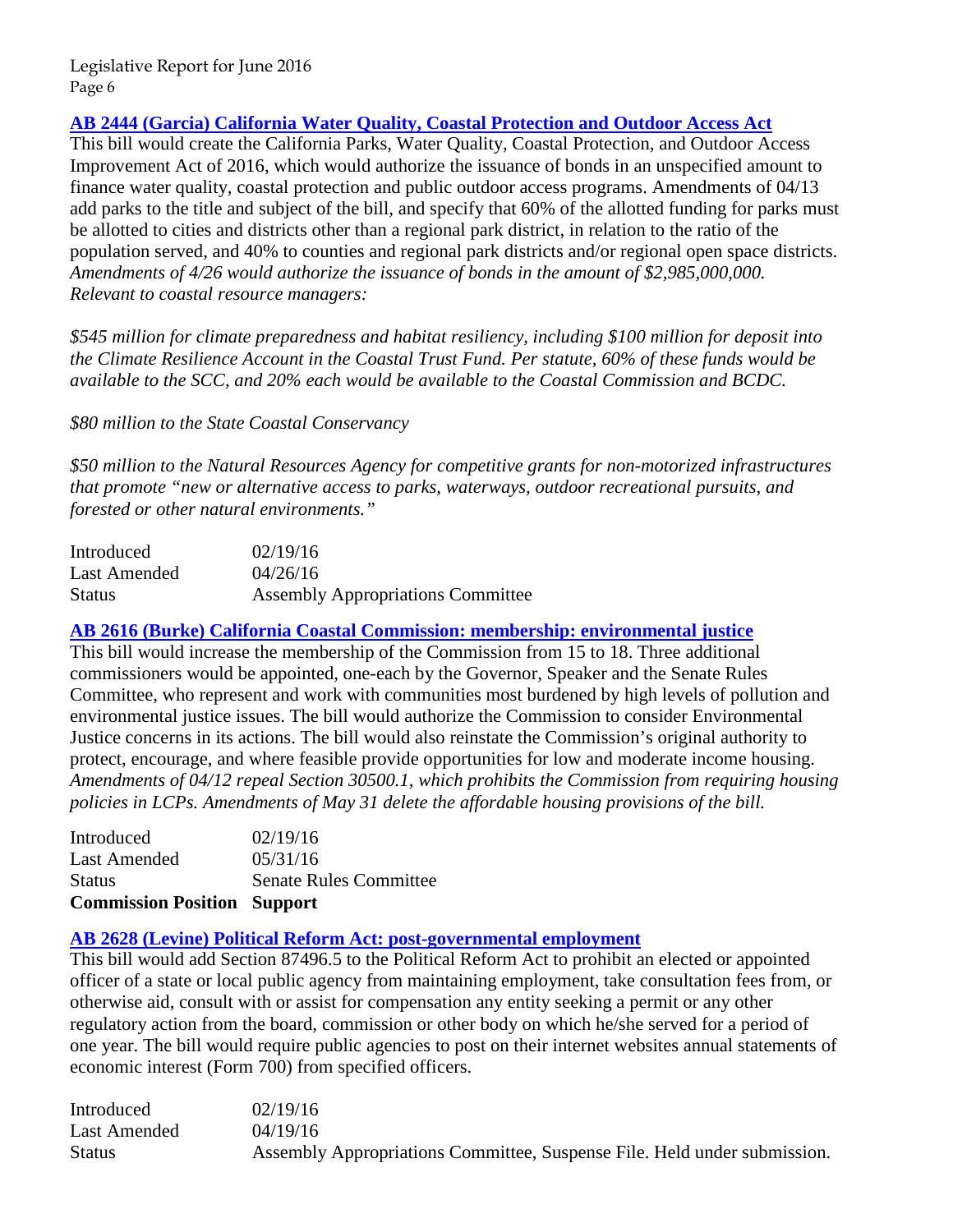### **[AB 2648 \(Jones\) Coastal Commission: delegation of authority](http://www.leginfo.ca.gov/pub/15-16/bill/asm/ab_2601-2650/ab_2648_bill_20160318_amended_asm_v98.htm)**

This bill would authorize a coastal county to petition a superior court to obtain a writ of mandate requiring the Commission's regulatory authority to be delegated to the county. The county would become the exclusive authority for the enforcement of state and federal coastal laws. The bill would also allow an aggrieved person to file an appeal of any appealable action on a coastal development permit directly to a superior court in lieu of filing an appeal with the Commission.

| <b>Commission Position Oppose</b> |                                                      |
|-----------------------------------|------------------------------------------------------|
| <b>Status</b>                     | Failed Passage, Assembly Natural Resources Committee |
| Last Amended                      | 03/18/16                                             |
| Introduced                        | 02/19/16                                             |

**[AB 2658 \(Maienshein\) California Coastal Commission: ex parte communications: meetings](http://www.leginfo.ca.gov/pub/15-16/bill/asm/ab_2651-2700/ab_2658_bill_20160219_introduced.pdf)**

This bill would extend current ex parte reporting requirements to members of the Coastal Commission staff. The bill would also require all hearings, workshops, or written proceedings to be promptly posted on the Commission's website to allow for public comment.

| Introduced    | 02/19/16                                                                    |
|---------------|-----------------------------------------------------------------------------|
| <b>Status</b> | Assembly Natural Resources Committee, hearing cancelled at author's request |

### **SB 233 (Hertzberg) [Marine resources and preservation](http://www.leginfo.ca.gov/pub/15-16/bill/sen/sb_0201-0250/sb_233_bill_20150716_amended_asm_v94.htm)**

This bill would amend the California Marine Resources Legacy Act in the Fish and Game Code, related to artificial reef conversion of offshore oil and gas facilities. The bill designates the Department of Fish and Wildlife as the lead agency for environmental review an under CEQA for an application to partially remove an offshore structure. The bill requires the Department to determine the cost savings of partial removal compared with full removal, as well as make the determination of whether partial removal provides a net environmental benefit. The bill includes consideration of greenhouse gas emissions as part of the analysis of net environmental benefit. The bill makes changes to the application process, and changes to the timing of the distribution of funds. This bill designates the State Lands Commission as the lead agency under CEQA, requires the applicant to provide sufficient funds for all agencies to perform the responsibilities proscribed by the bill, and gives the Ocean Protection Council the responsibility of determining the appropriate weight to be given to adverse impacts to the marine environment versus greenhouse gas emissions. The bill would allow the first applicant to partially remove an offshore platform to pay startup and other costs associated with processing the application as determined by the department*. Amendments of 07/16 change references from "best available science" to "credible" science, and allow the first applicant to pay the department's start-up cost.* 

| Introduced    | 02/13/15                                                                   |
|---------------|----------------------------------------------------------------------------|
| Last Amended  | 07/16/15                                                                   |
| <b>Status</b> | Assembly Appropriations Committee, hearing cancelled at request of author. |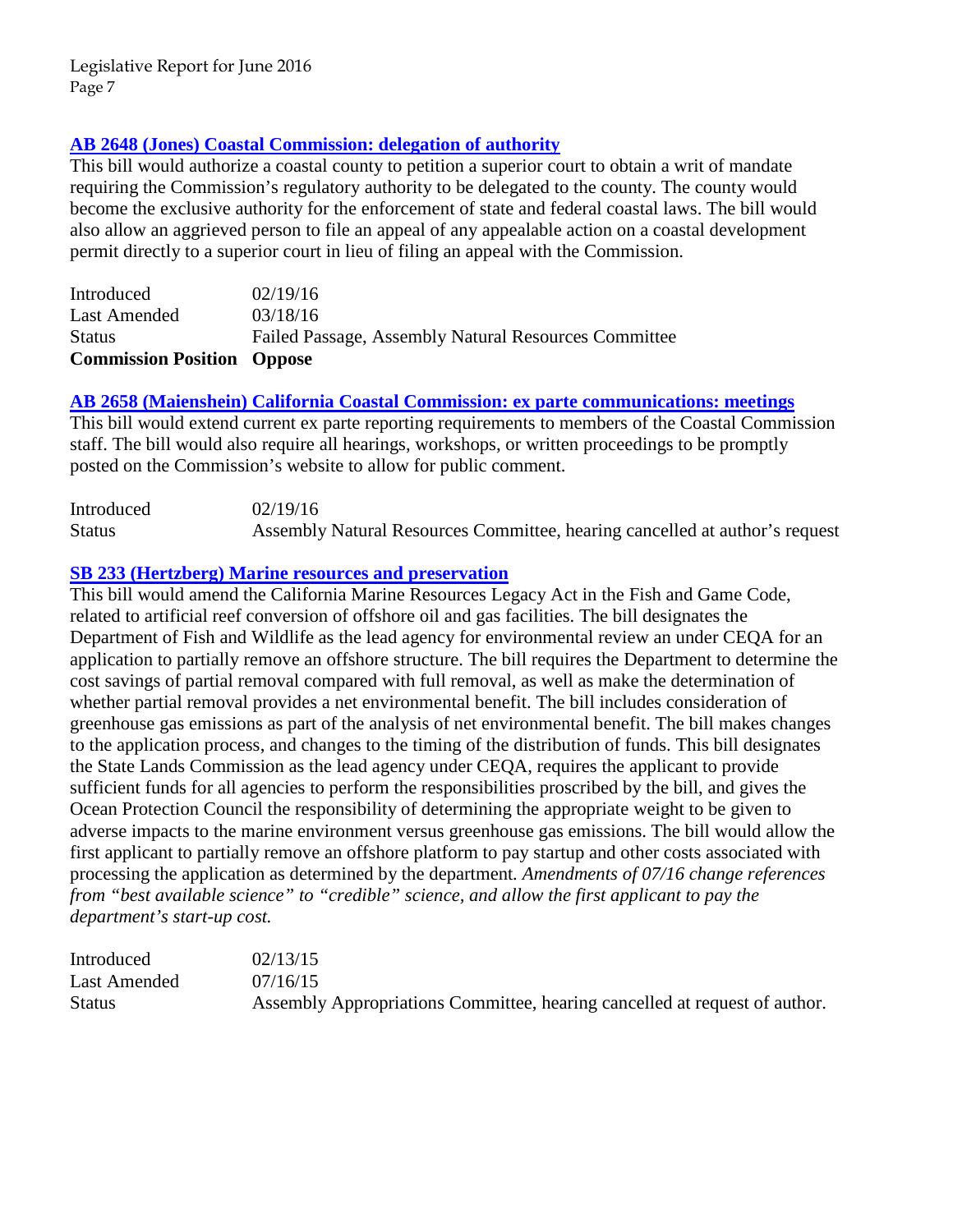### **[SB 317 \(De Leon\) The Safe Neighborhood Parks, Rivers, and Coastal Protection Bond Act](http://www.leginfo.ca.gov/pub/15-16/bill/sen/sb_0301-0350/sb_317_bill_20150505_amended_sen_v96.htm)**

This bill would enact the Safe Neighborhood Parks, Rivers, and Coastal Protection Bond Act of 2016, which, if adopted by the voters at the November 8, 2016, statewide general election, would authorize the issuance of bonds in an unspecified amount pursuant to the State General Obligation Bond Law to finance a safe neighborhood parks, rivers, and coastal protection program. The bill would authorize a total bond issuance amount of \$2,450,000,000. Of that amount, \$350,000,000 would be specified for coast and ocean protection, and \$370,000,000 for rivers, lakes and streams. This bill has an urgency clause. *Amendments of 05/05 up to 10% of funds allocated for each chapter may be used for project planning and monitoring, and specify that no more than 5% of funds allocated to a grant program may be used for administrative costs.* 

| Introduced    | 02/23/15                                |
|---------------|-----------------------------------------|
| Last Amended  | 05/05/15                                |
| <b>Status</b> | Appropriations Committee, Suspense File |

#### **[SB 968 \(Monning\) Diablo Canyon Units 1 and 2: power plant](http://www.leginfo.ca.gov/pub/15-16/bill/sen/sb_0951-1000/sb_968_bill_20160531_amended_sen_v96.htm)**

This bill would require the Public Utilities Commission to cause an assessment to be made completed by an independent third party review of the economic impacts and benefits of the closure of Diablo Canyon Nuclear Generating facility, if the power plant were to cease operations.

| Introduced          | 02/08/16    |
|---------------------|-------------|
| <b>Last Amended</b> | 05/31/16    |
| <b>Status</b>       | In Assembly |

#### **[SB 788 \(McGuire\) California Coastal Protection Act of 2015](http://www.leginfo.ca.gov/pub/15-16/bill/sen/sb_0751-0800/sb_788_bill_20150602_amended_sen_v97.htm)**

This bill would repeal Section 6422 of the Coastal Sanctuary Act, which currently authorizes the State Lands Commission (SLC) to enter into a lease for the extraction of oil or gas from state-owned tide and submerged lands in a California Coastal Sanctuary if SLC determines that the oil or gas deposits are being drained by producing wells on adjacent federal lands, and the lease is in the best interest of the state. The effect of this would be to prohibit any on or offshore drilling into oil reserves known as Tranquillon Ridge offshore Santa Barbara County. This bill is a reintroduction of SB 1096 (Jackson) from the previous legislative session.

| Introduced    | 0.5/0.4/15                                                               |
|---------------|--------------------------------------------------------------------------|
| Last Amended  | 06/02/15                                                                 |
| <b>Status</b> | Assembly Appropriations Committee, Suspense File. Held under submission. |

#### **[SB 900 \(Jackson\) Coastal Oil Well Cleanup Act](http://www.leginfo.ca.gov/pub/15-16/bill/sen/sb_0851-0900/sb_900_bill_20160531_amended_sen_v97.htm)**

This bill would require the State Lands Commission to conduct a statewide survey to remediate "legacy" oil wells in state waters for which there is no responsible party, survey and monitor natural oil seeps in state waters, and conduct a survey of all legacy oil wells along the California coastline. *Amendments of 5/31 make minor, technical changes.* 

| <b>Commission Position Support</b> |
|------------------------------------|
| <b>Assembly Desk</b>               |
| 05/31/16                           |
| 01/21/16                           |
|                                    |